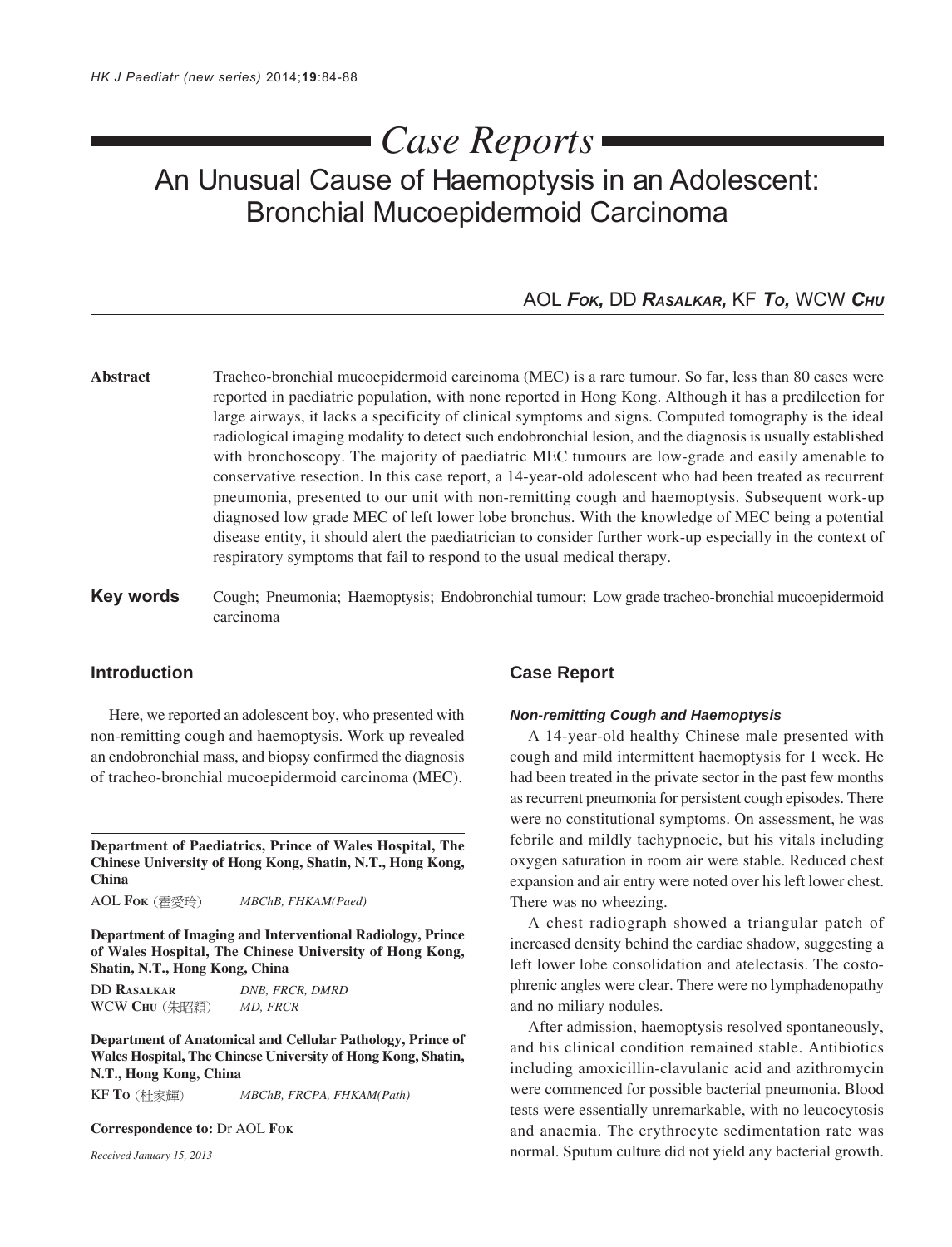Tuberculin skin test, acid-fast bacilli smear and culture were all negative.

On flexible fiberoptic bronchoscopy, an endobronchial mass (around 2 cm x 2 cm) with a papilloma-like appearance arising from the proximal end of the left lower lobe bronchus was identified. It caused mild luminal narrowing, and there were no active bleeding points. No acid-fast bacilli and no cytological abnormalities were yielded from bronchoalveolar lavage.

High resolution computed tomography (HRCT) scan of the thorax reviewed a 2.1 cm x 2.5 cm x 2.7 cm (anteroposterior x transverse x cranio-caudal) papillomatous, non-calcified lesion posterior to the left lower lobe bronchus, causing mild luminal narrowing. The rest of the tracheobonchial tree and lung parenchyma were unremarkable. No enlargement of mediastinal, hilar, or peribronchial lymph nodes was observed. It remained homogeneously enhanced after contrast administration (Figure 1).

Rigid bronchoscopy confirmed the presence of a polypid left endobronchial tumour located at 2 cm from the medial wall of left lower lobe bronchus and 1 cm from carina. The tumour was friable with contact bleeding. Multiple biopsies were taken. Histology and culture did not reveal any acidfast bacilli. Grossly, the endobronchial biopsy mass appeared as a whitish firm lobulated mass. Microscopic examination revealed tumours comprising haphazardly dispersed mucin-filled cysts and small irregular tumour nests, which consisted of mucous cells and intermediate cells with eosinophilic cytoplasm and bland nuclei. No marked nuclear pleomorphism, mitosis, peri-neural or intravascular invasion or necrosis was noted. The overlying respiratory type epithelium was unremarkable. The features suggested low-grade MEC.

Abdomen ultrasound examination did not reveal any metastatic diseases. Pulmonary function test revealed a FEV1 of 78% predicted value.

Subsequently, video-assisted thoracoscopic lobectomy of the left lower lobe and removal of the left peri-bronchial, hilar and subcarinal lymph nodes were performed as curative surgery. The whitish solid polypoid tumour measured 2.5 x 2.0 x 2.0 cm in size and appeared confined within the left bronchus. No gross invasion into the lung parenchyma was apparent. There was prominent mucus plugging in the distal bronchial branches (Figure 2a).

Microscopic examination revealed a mixture of mucussecreting, squamous and intermediate cells with a mixed solid and cystic appearance. There were mild features of

atypia with mild to moderate hyperchromic, pleomorphic nuclei with absent mitotic figures. No prominent tumour necrosis and no lympho-vascular permeation were apparent. The features were consistent with low to intermediate grade MEC. Resection margins appeared clear. Specimens including left lower lobe bronchus and lymph nodes were negative for neoplastic infiltration (Figure 2b).

Molecular test detected a *MECT1-MAML2* (mucoepidermoid carcinoma translocated 1-masterminelike 2) fusion gene transcript.

The postoperative course was uncomplicated. Full expansion of the left upper lobe was achieved, and the boy was discharged 10 days after surgery. At 6 months after resection, computed tomography (CT) scan did not reveal any recurrence or residual tumour nor metastatic diseases. Pulmonary function test demonstrated an improved FEV1 of 108% predicted value.

## **Discussion**

#### *Background, Classification, Histology and Cytogenetics*

First described in 1952 by Smetana et al, tracheobronchial MEC arises from the excretory ducts of the submucosal bronchial glands,<sup>1</sup> and was later discovered to have malignant potential. MEC comprises 0.1-0.2% of all primary lung tumours, and has a similar sex distribution.2 50% of cases are younger than 30 years of age, and it accounts for approximately 10% of paediatric primary lung tumours.3,4 Less than 100 cases were reported.

MEC of the lung is defined by the World Health Organization as a tumour with a combination of mucussecreting, squamous and intermediate cell types.<sup>5</sup> Low grade MEC is characterised by the coexistence of these 3 cell types. It is usually confined to the bronchus.

In contrast, high grade MEC commonly demonstrates necrosis, nuclear pleomorphism, active mitosis, and a solid on nested growth pattern for intermediate or squamous cells. It may infiltrate into the lung parenchyma or lymph nodes. Bone and cutaneous metastases were reported. It should be treated as well-differentiated non-small cell or squamous carcinomas.<sup>2,3</sup>

The predominance of MEC in the paediatric population suggests genetic abnormalities, with the reciprocal  $t(11;19)(q21;p13)$  being the major chromosomal abnormality. A novel fusion protein, mucoepidermoid carcinoma translocated 1-mastermind-like 2 (MECT1- MAML2) was identified at this breakpoint.<sup>6</sup>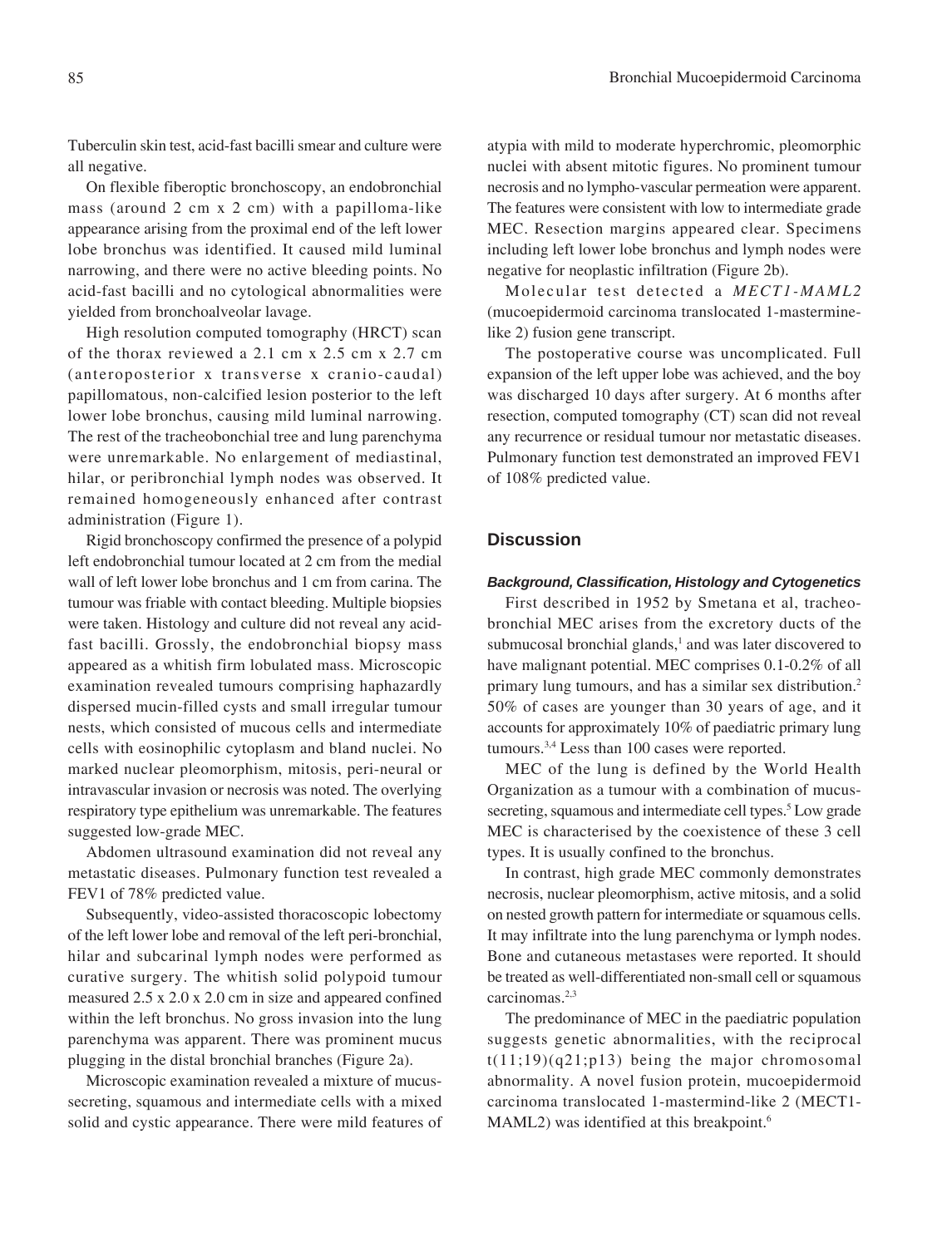

Figure 1 (a) Contrast enhanced axial CT image showing a homogeneously enhancing soft tissue tumour (arrowhead) in the left segmental bronchus; (b) Coronal multiplanar reformat image showing intraluminal lobulated lesion (arrow) in the left segmental bronchus.



**Figure 2** (a) Gross specimen of left lower lobe displaying a whitish solid polypoid tumour mass occupying the main bronchus. The tumour measured 2.5 x 2.0 x 2.0 cm in size. No gross invasion into the lung parenchyma was apparent. There was prominent mucus plugging in the distal bronchial branches; (b) Histomorphology of mucoepidermoid carcinoma. Nests of tumour cells amixing the mucin-containing glands and small squamous cell parts among the stroma. The tumour cells exhibited mild to moderate hyperchromatic, pleomorphic nuclei with small nucleoli and exhibit amphophilic cytoplasm or abundant mucous cytoplasm. No prominent necrosis or haemorrhage was noted.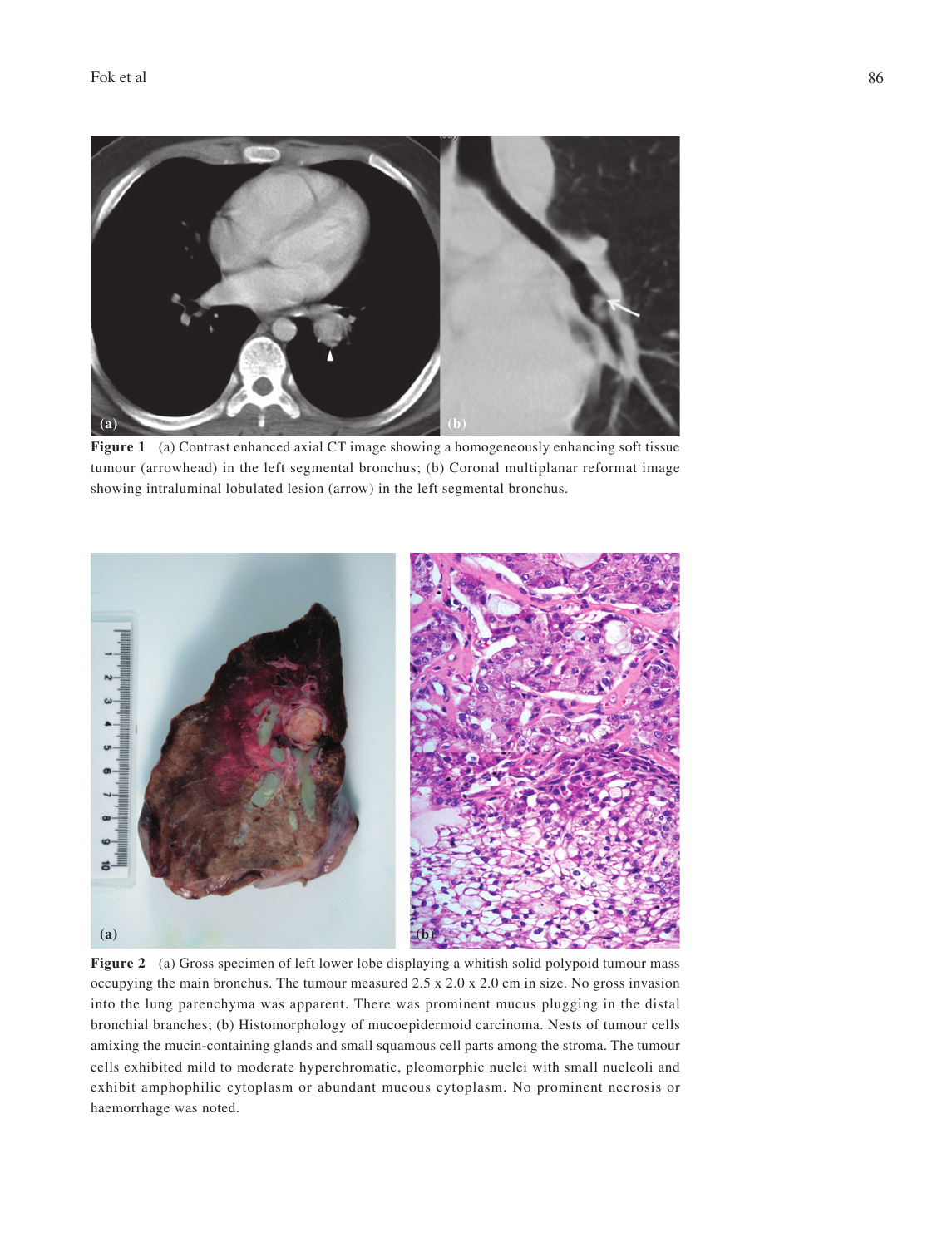#### 87 Bronchial Mucoepidermoid Carcinoma

#### *Presentation*

MEC has a predilection for large airways, and could cause obstruction. Common clinical presentations include recurrent atelectasis or pneumonia and persistent cough. Less commonly, it could present as haemoptysis or airway obstruction such as bronchitis, wheezing, dyspnoea or chest pain; or rarely, clubbing. Nine to twenty-eight percent of the patients are asymptomatic. $2-4$ 

#### *Imaging*

On chest radiograph, lung MEC can appear as a solitary nodule (approximately 66%-71%) or consolidation, atelectasis, bronchiectasis due to endobronchial obstruction. It may also appear normal. $2,4$ 

HRCT, with a sensitivity of 80%, is currently the most sensitive non-invasive imaging for bronchial abnormalities such as MEC. MEC appears as a smooth or lobulated intraluminal mass which adapts to the branching features of the airways. It remains controversial whether there is marked contrast enhancement. Secondary findings such as distal dilatation of the bronchial lumen, atelectasis and mucoid impaction, may be present.7 Moreover, any regional lymph node(s) or distant metastases can be detected.

There are only a few reports on the use of fluorine-18 fluorodeoxyglucose  $(^{18}F-FDG)$  positron emission Tomography (PET) in bronchial MEC. MEC demonstrates raised standardised uptake values (SUV) varying from zero to 6.2 in low-grade MECs and from 2.86 to 23.4 in highgrade MECs. This might help to differentiate it from lesions such as bronchogenic cysts, pulmonary carcinoid, and bronchoalveolar carcinoma.<sup>8</sup>

#### *Bronchoscopy*

Either flexible fiberoptic or rigid bronchoscopy has the superior capability of directly identifying the mass and obtaining tissue for definitive diagnosis. Macroscopically, MEC appears as a well-circumscribed, smooth, polypoid, sessile or pedunculated endoluminal mass. Since bronchial MECs are usually covered by respiratory epithelium, bronchial lavage and brushing are seldom diagnostic.

#### *Differential Diagnosis*

The differential diagnoses include foreign body aspiration, asthma, pneumonia, atelectasis, middle lobe syndrome, and pleural effusion. Recurrent pneumonia in the same region of the lung should raise clinical suspicion of an endobronchial mass, such as foreign body, mucoepidermoid carcinoma, carcinoid tumour and other tumours.2,3 Bronchial carcinoid, the commenest paediatric

primary malignant endobronchial tumour, gives rise to a marked enhancement on CT, and low metabolic activity (SUV<2.5) on  $^{18}$ F-FDG PET imaging.<sup>4</sup>

#### *Treatment*

Bronchial MEC in children are usually benign, and are easily amenable to conservative resection. They are not sensitive to radiotherapy or chemotherapy.<sup>3,4,9</sup> Complete surgical resection with preservation of as much lung parenchyma as possible is the treatment of choice for lowgrade MEC. Simultaneous lymph node sampling should be performed.<sup>9</sup>

#### *Prognosis*

Important predictors of prognosis of tracheo-bronchial MEC include tumour, node, metastases staging and the ability to achieve complete surgical resection. Histology with a higher proportion of squamoid cells was associated with a higher tumour grade and more aggressive clinical behaviour.10

Better prognosis was demonstrated in patients with complete tumour resection margin and lymph node excision, early stage (stage I or II) of disease (10 year survival 87.5%), and low grade tumour (1 year and 5 years survival of 80% and 57% respectively, *versus* 1 year survival of 20% in high grade MEC).<sup>10</sup>

MECT1-MAML2 fusion protein-positive MEC patients are substantially younger at clinical presentation, have smaller tumours and have a preponderance of highly differentiated low-grade tumours. They also have a significantly lower risk of local recurrence, metastases, or tumour-related death (p=0.0012) and longer median survival time (>10 years versus 1.6 years in fusion-negative patients).6,10

In a review report involving 45 paediatric MEC patients with disease-free follow-up ranging from 8 months to 21 years; 1 patient had lymph node metastasis and died, 1 patient developed lymph node metastasis at 5 years of follow-up, and 1 patient had questionable lymph node metastasis.<sup>3</sup> These data suggest that long-term follow-up is warranted.

### **Conclusion**

Mucoepidermoid carcinoma of the tracheobronchial tree is an unusual tumour with a wide spectrum of clinical manifestations and non-specific radiographic presentation. They should be considered in the context of respiratory